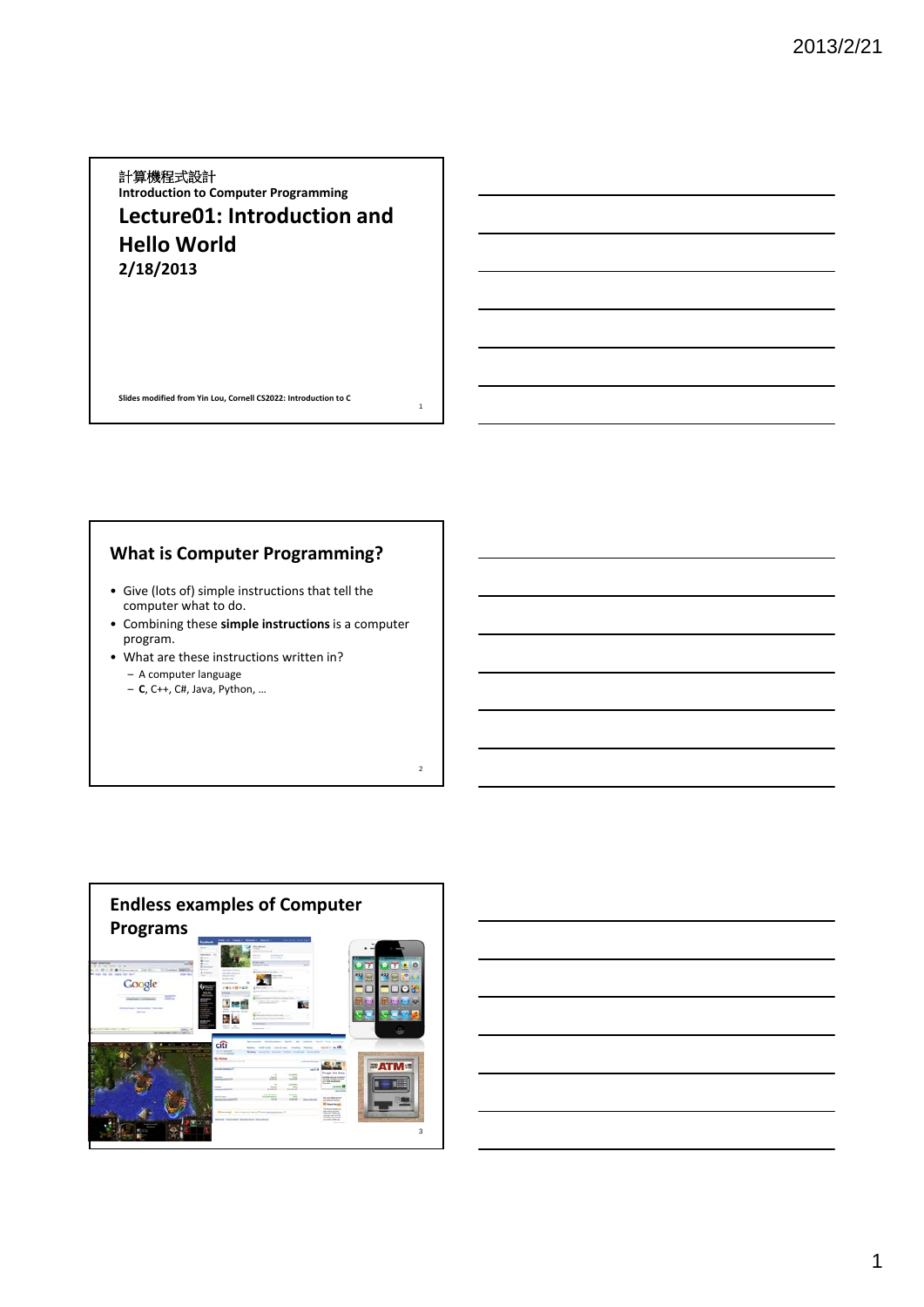## **Why Learn Programming?**

| glassdoor.com/Salary/Google-Salaries-ES079.htm                             |                                                        |       |                             |                                             | <b>Cre M-BB</b>           |                                                                                                                  |
|----------------------------------------------------------------------------|--------------------------------------------------------|-------|-----------------------------|---------------------------------------------|---------------------------|------------------------------------------------------------------------------------------------------------------|
|                                                                            |                                                        |       |                             |                                             |                           |                                                                                                                  |
| Google Salaries                                                            |                                                        |       |                             | Elian 197<br>史中 25                          |                           | <b>Engineer Drove Himer 2</b>                                                                                    |
| Web www.google.com. ( HQ Mountain View, CA.                                |                                                        |       |                             | C Post a Salary                             |                           | Google Overview (GOOC                                                                                            |
| Overview   Salaries   Reviews                                              |                                                        |       |                             | Interviews   Photos   Jobs   ID Connections | Website<br>HO<br>Industry | www.google.com<br>Mountain View. C<br>Internet Search &<br><b>Benices</b>                                        |
| Updated 2012/9/5 - Salaries posted anonymously by employees and employers. |                                                        |       |                             |                                             | Size                      | 32.400 - Employ<br>Revenue                                                                                       |
| Find by Job Title or Keyword<br>e.g. Software Engineer                     | Find by Location<br><b>Linited States - All Cities</b> |       | $\overline{\phantom{a}}$    | <b>Apply Fitters</b><br>Clear               |                           | Competitors Microsoft Aprile                                                                                     |
|                                                                            |                                                        |       |                             |                                             |                           |                                                                                                                  |
| 3,687 Salaries: 1-10 of 442 Job Titles                                     |                                                        |       |                             | Bott by # of Reports (high to low) =        |                           |                                                                                                                  |
| Salaries in 1933 180                                                       | Aug. Salary                                            | 3.45x | \$1204                      | sioni                                       |                           |                                                                                                                  |
| <b>Software Engineer</b><br>1.542 Google Salaries in US                    | \$103,783                                              | sno.  |                             | stage                                       |                           |                                                                                                                  |
| <b>Senior Software Engineer</b><br>157 Google Salaries in US               | \$141,830                                              | seal  |                             | 12MW                                        |                           |                                                                                                                  |
| <b>Software Engineer III</b><br>148 Google Salaries in US                  | \$110,554                                              | sea   | <b>Bandy</b>                |                                             |                           |                                                                                                                  |
| <b>Software Engineer In Test</b><br>117 Google Salaries in US              | \$10,000                                               | send. | <b>CONTRACTOR</b>           |                                             |                           |                                                                                                                  |
| <b>Software Research Engineer</b><br>71 Google Salaries in US              | \$110,093                                              |       | ssn.1<br><b>STATE STATE</b> |                                             | Featured Jobs             |                                                                                                                  |
| Google has 313,225 connections on Glassdoor                                |                                                        |       |                             |                                             |                           | Search for jobs by the or new                                                                                    |
|                                                                            | See Who You Know                                       |       |                             |                                             |                           | Applications Specialist 1-HO<br>General Electric - Taipei (Tarwa<br>Fitzen Military Justs Kleinwork - 24 days as |
| <b>Product Manager</b>                                                     |                                                        |       |                             |                                             |                           | <b>CISP collulars anninger Corp</b>                                                                              |

| the control of the control of the control of the control of the control of<br>– |  |  |
|---------------------------------------------------------------------------------|--|--|
|                                                                                 |  |  |
|                                                                                 |  |  |
|                                                                                 |  |  |
|                                                                                 |  |  |
|                                                                                 |  |  |
|                                                                                 |  |  |
|                                                                                 |  |  |
|                                                                                 |  |  |
|                                                                                 |  |  |
|                                                                                 |  |  |
|                                                                                 |  |  |
|                                                                                 |  |  |



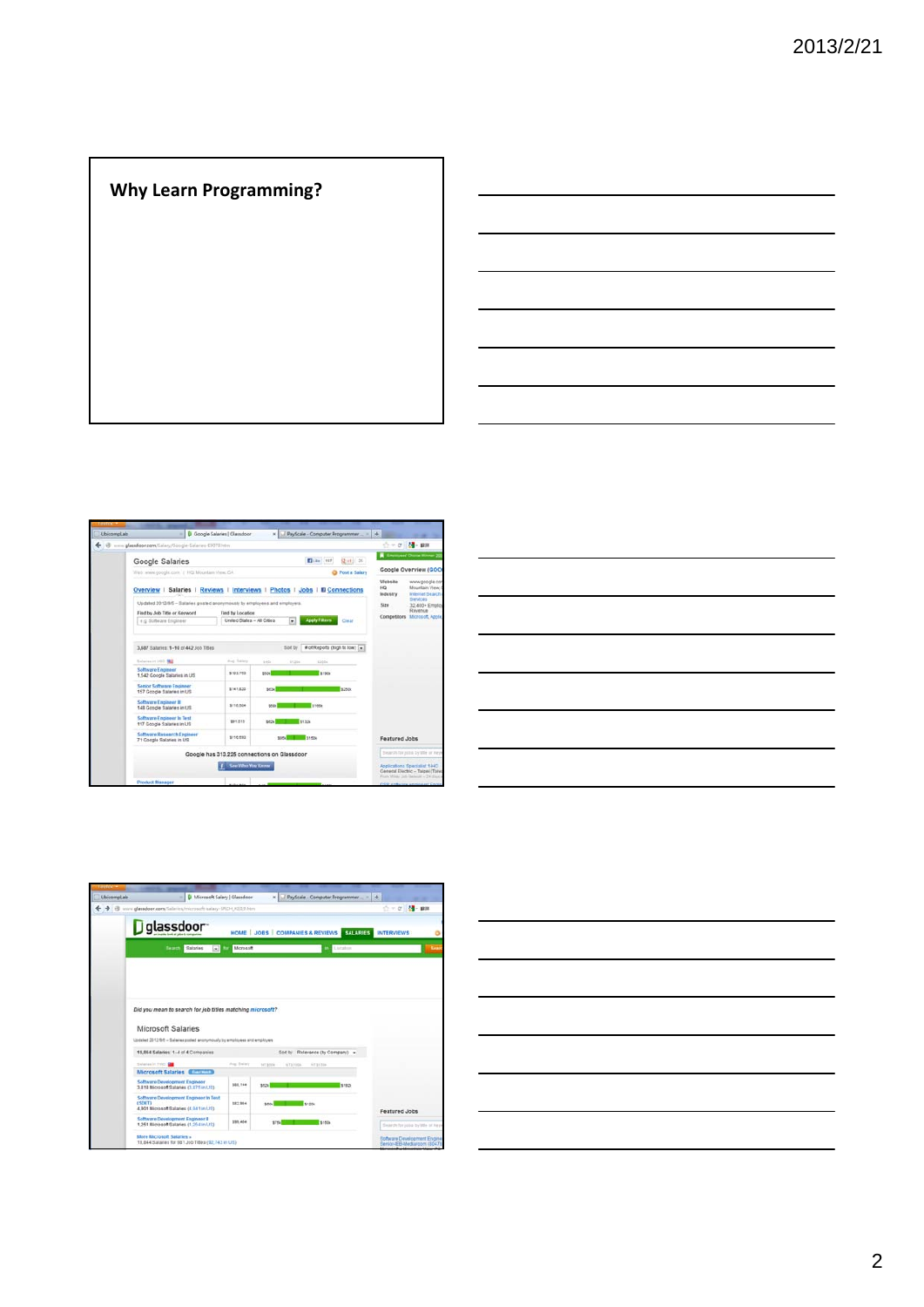| Ubicomplab           | a s                                                                                                                                                                                                              | D Facebook Salaries   Glassdoor                |                                  | x JPayScale - Computer Programmer = 4                                                          |                                                    |                                                                                                                      |
|----------------------|------------------------------------------------------------------------------------------------------------------------------------------------------------------------------------------------------------------|------------------------------------------------|----------------------------------|------------------------------------------------------------------------------------------------|----------------------------------------------------|----------------------------------------------------------------------------------------------------------------------|
|                      | www.glassdoor.com/Salary/Facebook-Salaries-E40772.htm                                                                                                                                                            |                                                |                                  |                                                                                                | 立てび                                                | $24 - \mu$ m                                                                                                         |
|                      | glassdoor                                                                                                                                                                                                        |                                                |                                  | HOME   JOBS   COMPANIES & REVIEWS   SALARIES   INTERVIEWS                                      |                                                    |                                                                                                                      |
|                      | <b>Salaries</b><br>Search                                                                                                                                                                                        | <b>DE Los Tite</b> or Company                  |                                  | <b>In Licaton</b>                                                                              |                                                    | <b>Sear</b>                                                                                                          |
|                      | <b>Facebook Salaries</b>                                                                                                                                                                                         |                                                |                                  | Elian 195                                                                                      | 従→1 12                                             | <b>Engineer Older Himsel 251</b>                                                                                     |
|                      | Web www.facebook.com   HQ Mento Park CA                                                                                                                                                                          |                                                |                                  | Ch Post a Salary                                                                               |                                                    | Facebook Overview                                                                                                    |
|                      | Overview   Salaries  <br>Reviews 1<br>Updated 2012/9/6 - Salaries posted anonymously by employees and employers.<br>Find by Job Title or Keyword<br># 8 Software Engineer<br>420 Salaries: 1-10 of 95 Job Titles | Find by Location<br>United States - All Cities | Interviews   Photos  <br>Boff by | <b>Jobs   III Connections</b><br><b>Apply Filters</b><br>Clear<br># of Reports (high to low) = | Website<br>HO<br>industry<br>Size<br>Facebook Jobs | facebook<br>www.facebook.co<br>Menlo Park, CA<br>Internat Content<br>3.200+ Employer<br>Competitors Microsoft Apple. |
| Selected in USD 1980 |                                                                                                                                                                                                                  | Aug. Salary                                    | $3 - 2 = 1$<br><b>SYSTEM</b>     | \$189.                                                                                         |                                                    |                                                                                                                      |
|                      | <b>Software Engineer</b><br>164 Facebook Salaries in US.                                                                                                                                                         | \$113,602                                      | 5446                             | \$2004                                                                                         |                                                    | Developer Support Engineer<br>Facebook - Menio Park CA<br>From Fandomb + 4 days ago.                                 |
|                      | Software Engineer Intern - Monthly<br>30 Facebook Salaries in US                                                                                                                                                 | 98.323 mg                                      | sk oo li                         | <b>Based</b>                                                                                   |                                                    | System Software Engineer<br>Facebook - Menio Park, CA<br>From Facebook + 18 days ago.                                |
| Intern - Monthly     | 26 Facebook Salaries in US                                                                                                                                                                                       | \$5.710 mm                                     | \$3,450<br>\$7,500               |                                                                                                | Data Scientist                                     | Facebook - Menio Park CA<br>Form Farancois - 4 basic ago.                                                            |
|                      | <b>Software Engineering</b><br>10 Facebook Salaries in US                                                                                                                                                        | \$100,000                                      | <b>3804</b>                      | <b>BYSIN</b>                                                                                   |                                                    | Technical Rourcer - Contract<br>Facebook - Menio Park CA                                                             |
|                      | <b>Research Scientist</b>                                                                                                                                                                                        | <b>ALCOHOL: NAME</b>                           |                                  |                                                                                                |                                                    | Front Falankeett - 27 Jane ago:                                                                                      |

| ___                                                                                                                    |  |
|------------------------------------------------------------------------------------------------------------------------|--|
|                                                                                                                        |  |
|                                                                                                                        |  |
|                                                                                                                        |  |
|                                                                                                                        |  |
|                                                                                                                        |  |
|                                                                                                                        |  |
|                                                                                                                        |  |
|                                                                                                                        |  |
| <u> 1989 - Johann Stoff, deutscher Stoffen und der Stoffen und der Stoffen und der Stoffen und der Stoffen und der</u> |  |

|                                                                               |             |                                                                                                            |                                                                           |                                                            | $C = C \cdot M$ - war of ware                               |                                                                                                 |
|-------------------------------------------------------------------------------|-------------|------------------------------------------------------------------------------------------------------------|---------------------------------------------------------------------------|------------------------------------------------------------|-------------------------------------------------------------|-------------------------------------------------------------------------------------------------|
| glassdoor                                                                     |             |                                                                                                            |                                                                           |                                                            |                                                             |                                                                                                 |
| Salaries<br>۰ı<br>Search                                                      |             |                                                                                                            |                                                                           |                                                            |                                                             | tes.                                                                                            |
|                                                                               |             |                                                                                                            |                                                                           |                                                            |                                                             |                                                                                                 |
| <b>Blizzard Salaries</b>                                                      |             |                                                                                                            |                                                                           |                                                            |                                                             |                                                                                                 |
|                                                                               |             |                                                                                                            |                                                                           |                                                            |                                                             |                                                                                                 |
| 345 Salaries: 1-2 of 2 Companies                                              |             |                                                                                                            |                                                                           |                                                            |                                                             |                                                                                                 |
| Salaries in TWO INC.                                                          | Aug. Salary | <b>NYSES</b>                                                                                               | <b>NTS1206</b>                                                            |                                                            |                                                             |                                                                                                 |
| <b>Activision Blizzard Salaries</b>                                           |             |                                                                                                            |                                                                           |                                                            |                                                             |                                                                                                 |
| <b>Software Engineer</b><br>27 Adlvision Bluzzard Salaries (30 in US)         | \$65,615    | ses.                                                                                                       | stone                                                                     |                                                            |                                                             |                                                                                                 |
| <b>Design Specialist</b><br>26 Adlylsion Blizzard Salaries (27 in US)         | \$04,132    | 5436                                                                                                       | <b>SYDNA</b>                                                              |                                                            |                                                             |                                                                                                 |
| <b>Senior Software Engineer</b><br>11 Activision Elizzard Salaries (11 in US) | \$102,982   |                                                                                                            |                                                                           |                                                            |                                                             |                                                                                                 |
| More Activision Bizzard Salaries »                                            |             |                                                                                                            |                                                                           |                                                            |                                                             |                                                                                                 |
|                                                                               |             |                                                                                                            |                                                                           |                                                            |                                                             |                                                                                                 |
| 175 Salaries for 63 Job Titles (252 in US)                                    |             |                                                                                                            |                                                                           |                                                            | Search for jobs by title or never                           |                                                                                                 |
|                                                                               |             | D Blizzard Salary   Glassdoor<br>www.glassdoor.com/Salaries/blizzard-salary-SRCH_KEO.3.html<br>for Blocard | Updated 2012/9/8 - Salaries posted anonymously by employees and employees | x   Mar of warcraft - Search<br>istsrav<br>5825 2000 31204 | ×<br><b>DE</b> Listatus<br>Sort by Relevance (by Company) - | World of Warcraft<br>HOME   JOBS   COMPANIES & REVIEWS   SALARIES   INTERVIEWS<br>Featured Jobs |





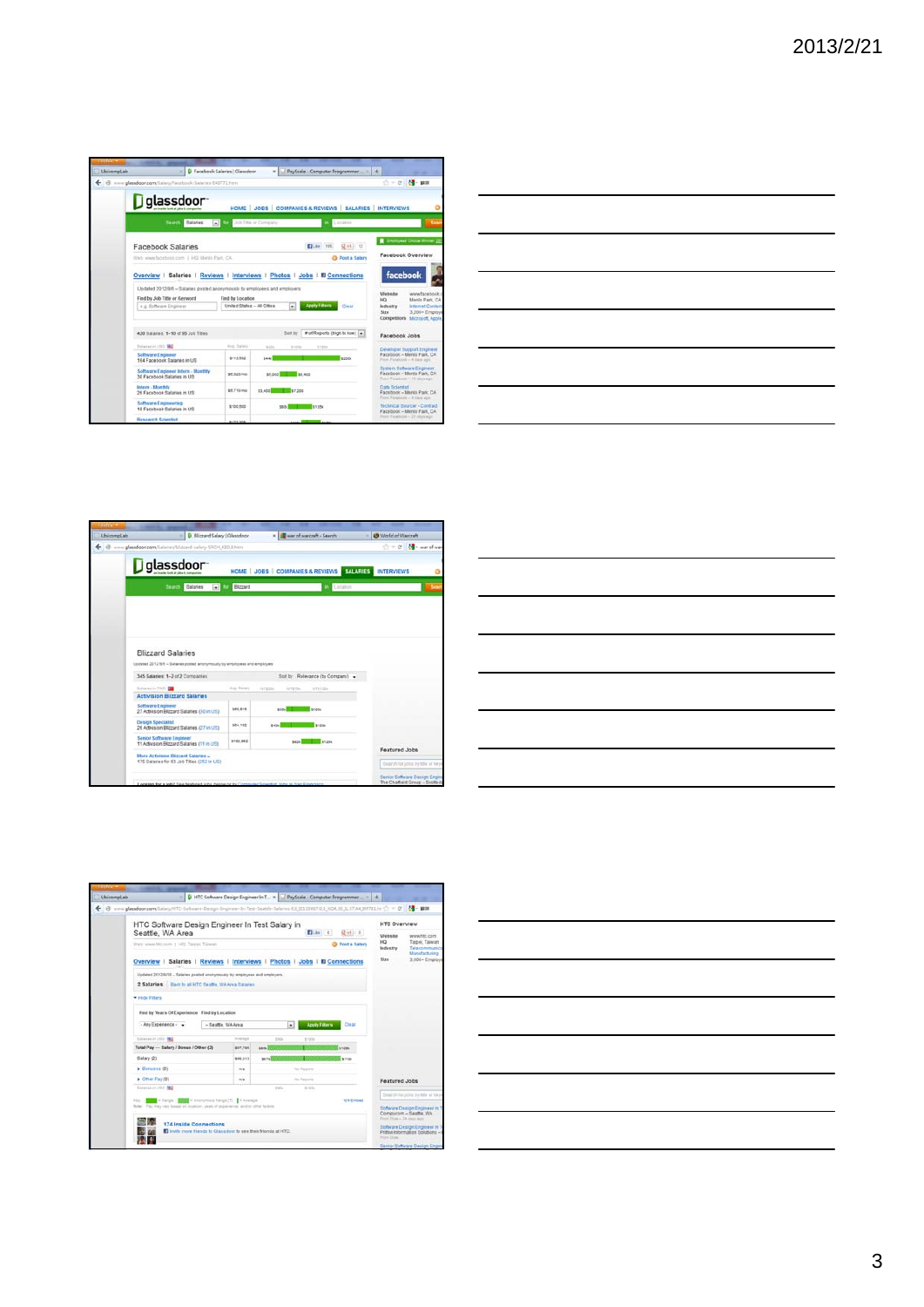### **Administrative things**

- Instructor: Hao Chu, Room 518
	- Email: hchu@csie.ntu.edu.tw – Weekly office hours: Wed 2‐3:30 pm.
- TA: 陳南蓁 (Nan)
	- Email: nanchen.chen+introc@gmail.com
	- Office hours: Thu 12:30 1:30, Room 217
- Course URL
	- http://mll.csie.ntu.edu.tw/course/comp\_prog\_s13/

10

11

## **Textbook (optional)**

- C is a simple language, my slides ought to cover it. – Print slides (pdf) before classes
- Google to get additional examples. • Optional textbook: "Problem
- Solving and Program Design in<br>C," 6<sup>nd</sup> Edition" by Jeri Hanly and Elliot Koffman



### **Goals**

- C syntax (vocabulary)
- Standard libraries (reusable code written by others)
- "Structured" programming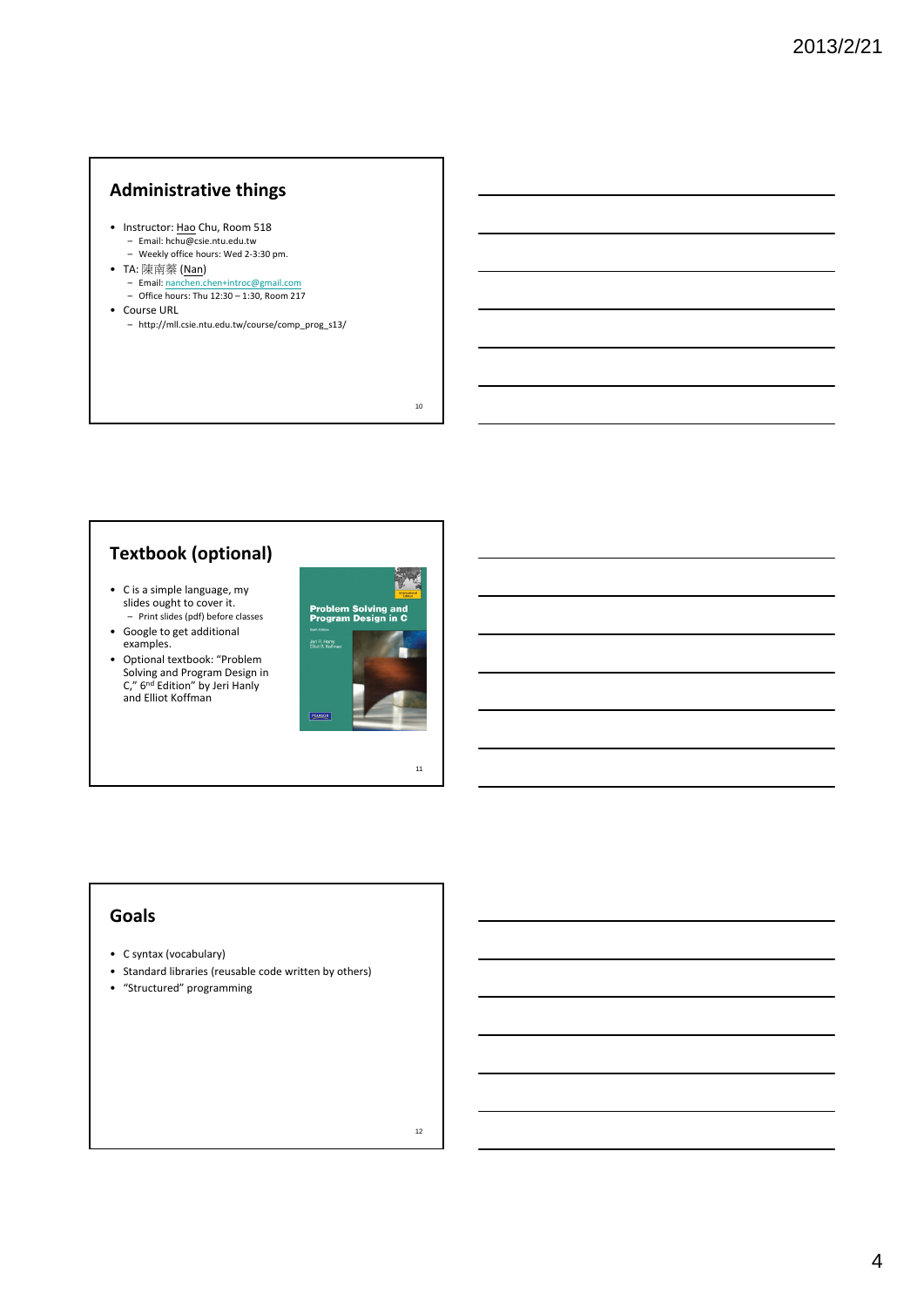### **Grading**

- 13 Assignments (33%) – Expect 2‐10 hours of coding per week
- Midterm exam (33%)
- Final exam (33%)

13

# 加簽

- Graduate students who must learn programming to do their research
- Students who are not going to drop this course at a later time (particularly due to heavy course load)

14

### **Topics**

Lect02: C Overview Lect03: Control Flow Lect04: Basic Types & Function Lect05: Array & Recursion Lect06: Pointer & Strings Lect07: Variable Scope Lect08: Review

4/15 Midterm exam

Lect09: Preprocessor Lect10: File Input & Output Lect11: Structures Lect12: Linked List Lect13: Binary Tree Lect14: Other C Topics Lect15: Programming Style

6/17 Final exam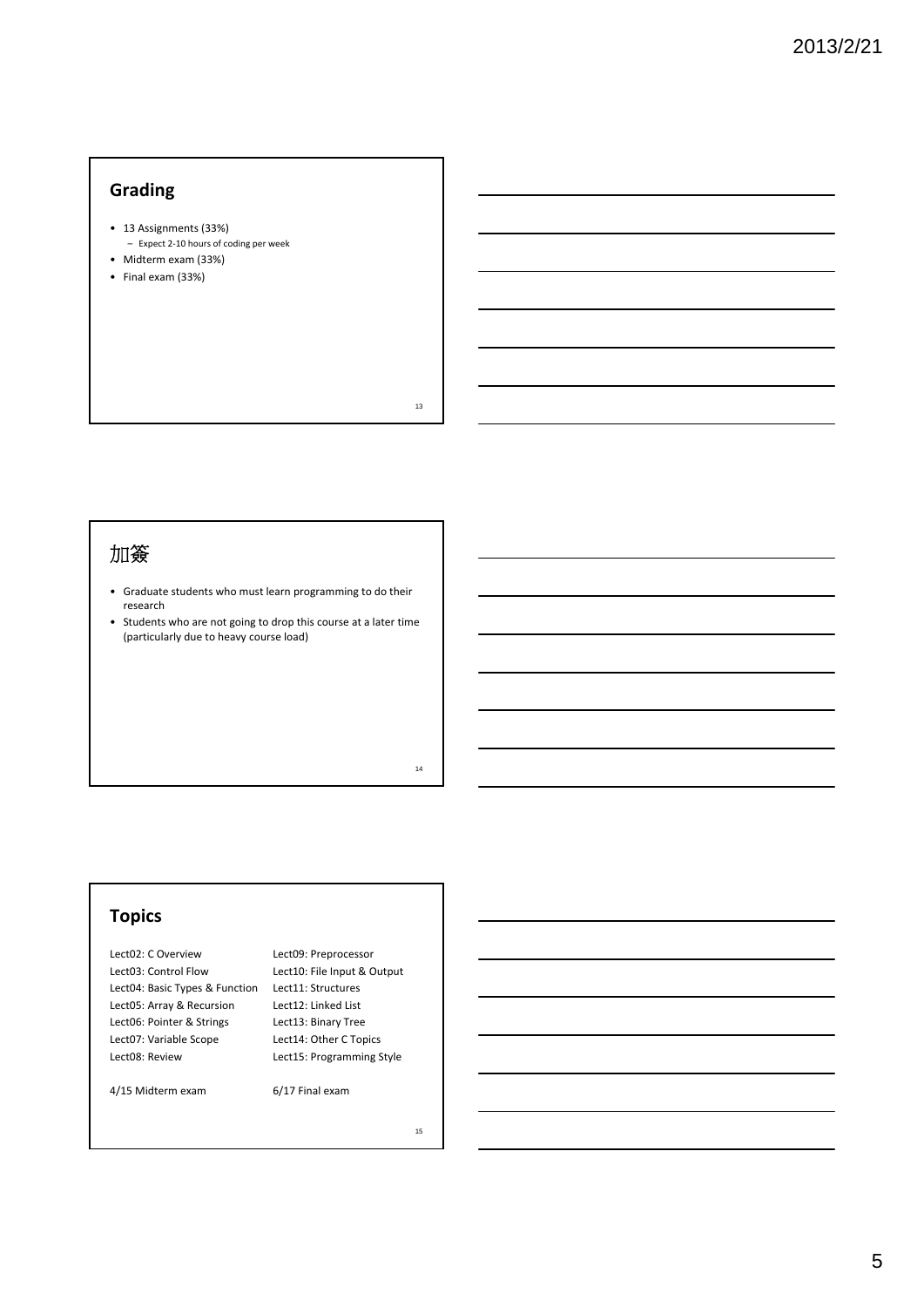## **Programming Environment**

• Codeblocks





## **Ready to write your 1st program?**

- Get your accounts
- Find the Codeblocks program already on the computer

#### 17

18

## **CodeBlocks: Compile and Run**

- Run CodeBlocks
- Create a new project
	- File → New → Project
	- Select "Console application"
	- Click C → Next
	- Type in Project title: (e.g., "hello")
	- Click finish
- Open and edit the main.c – File → Open
	- Find "main.c"
- Compile and run
	- $-$  Build  $\rightarrow$  Build and Run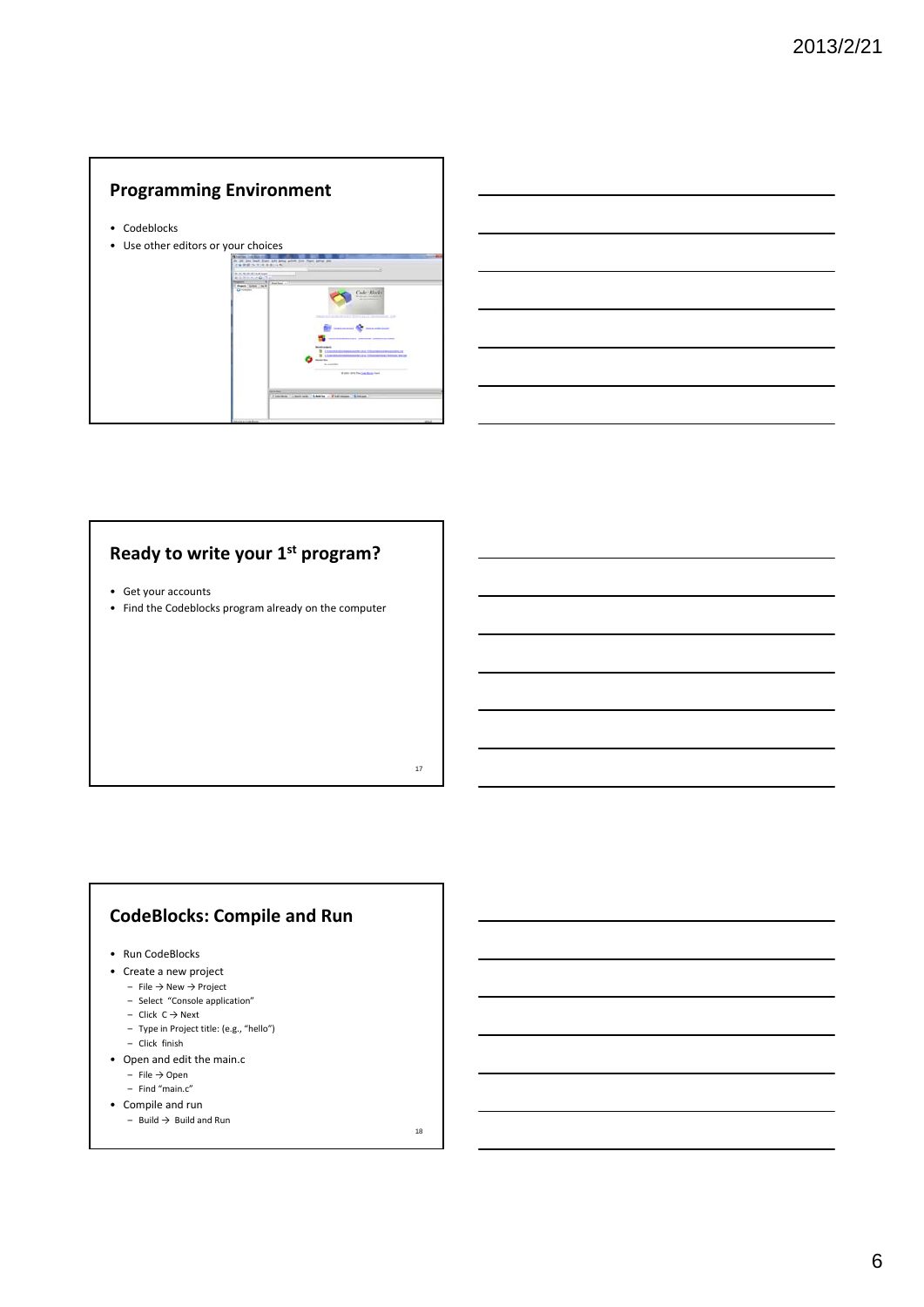









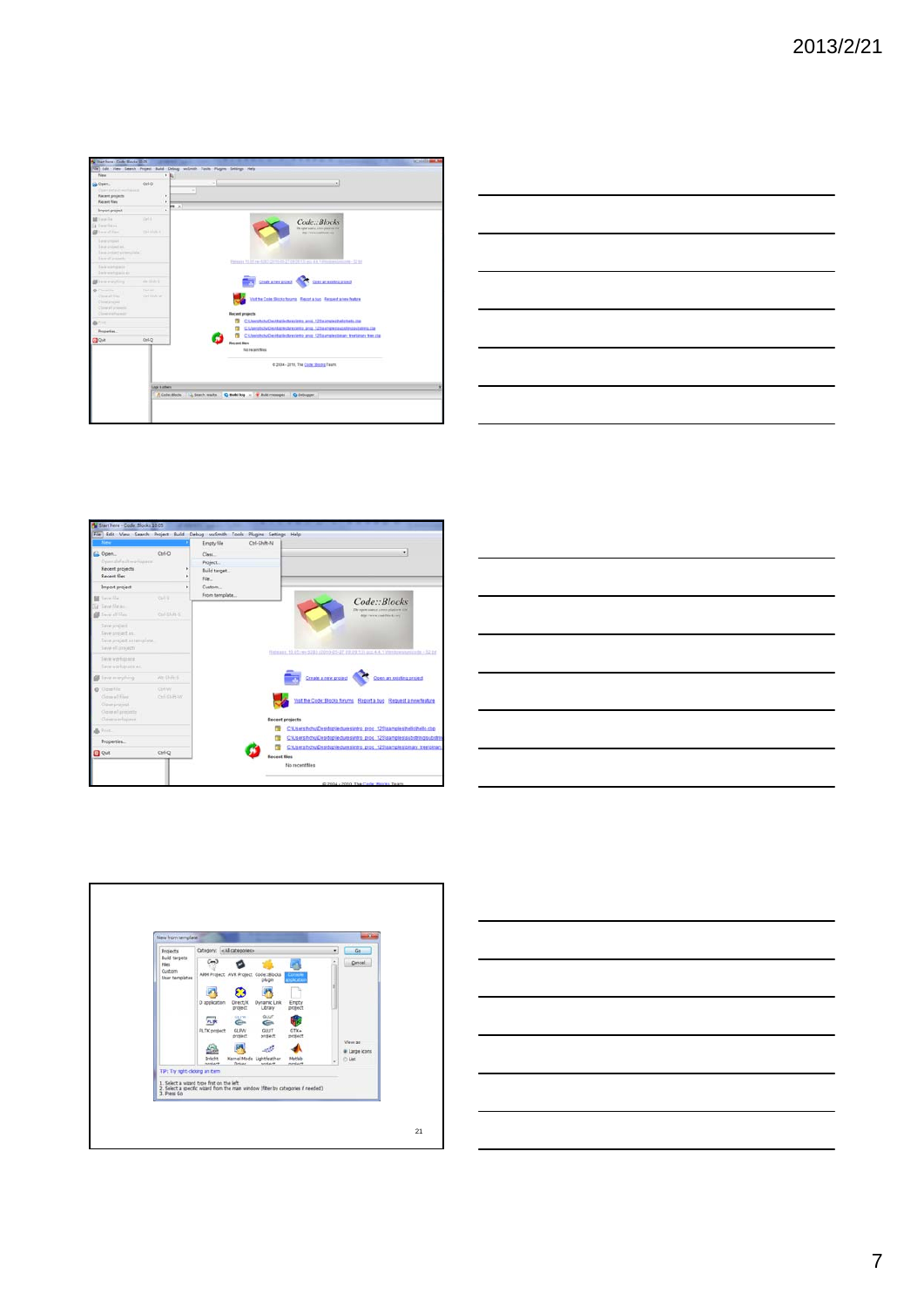









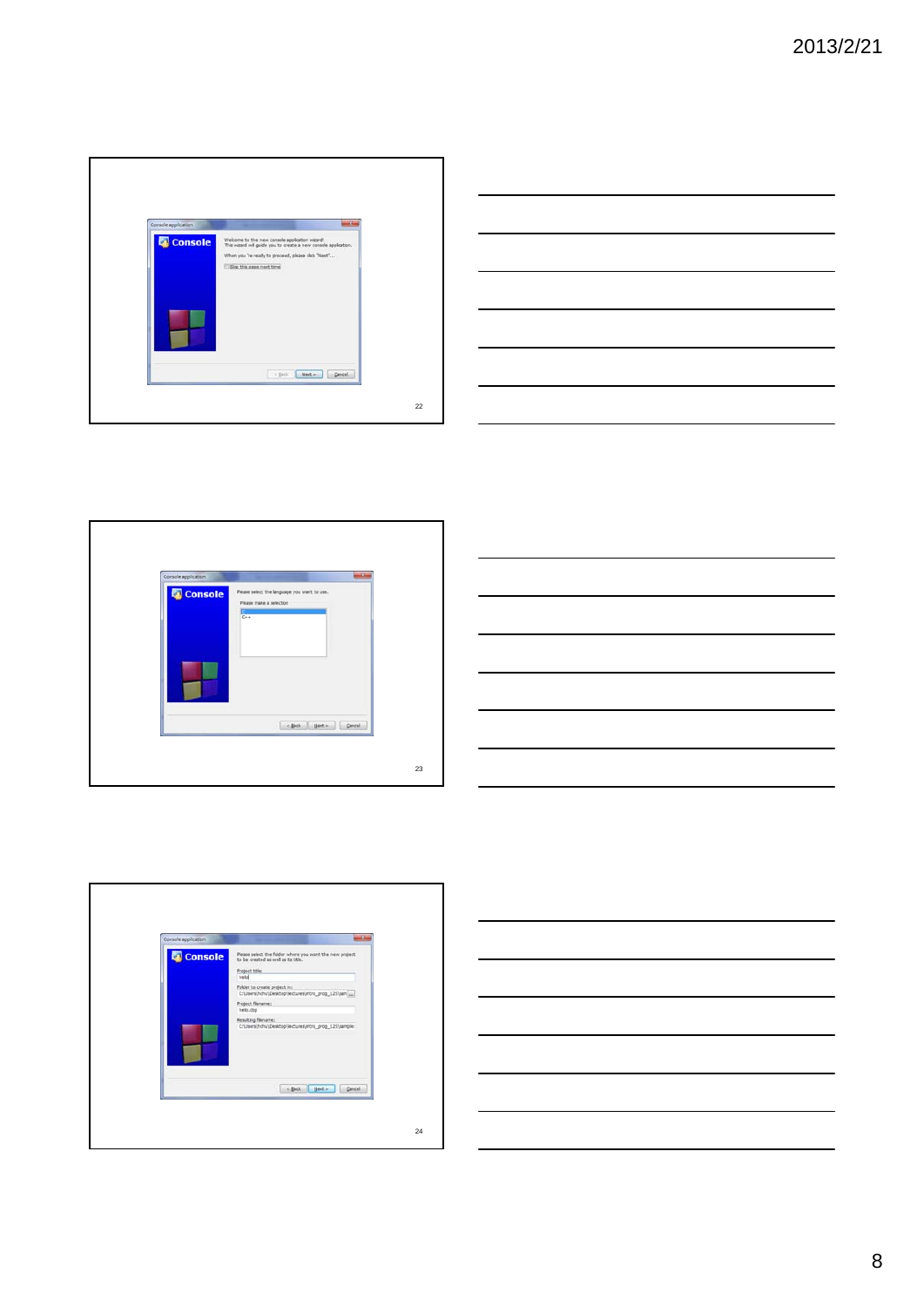| main.c [hello] - Code::Blocks 10.05                                                                              |                                                                                                                                                                                                                                                                                            |  |  |  |  |  |
|------------------------------------------------------------------------------------------------------------------|--------------------------------------------------------------------------------------------------------------------------------------------------------------------------------------------------------------------------------------------------------------------------------------------|--|--|--|--|--|
|                                                                                                                  | Eile Edit View Search Project Build Debug wxSmith Tools Plugins Settings Help                                                                                                                                                                                                              |  |  |  |  |  |
| <b>BBBBC3XBBQQ</b>                                                                                               |                                                                                                                                                                                                                                                                                            |  |  |  |  |  |
|                                                                                                                  | $\mathbf{v}$                                                                                                                                                                                                                                                                               |  |  |  |  |  |
| O D & O B Build target: Debug                                                                                    |                                                                                                                                                                                                                                                                                            |  |  |  |  |  |
| $\mathbb{R} \times \mathbb{R} \times \mathbb{R}$                                                                 |                                                                                                                                                                                                                                                                                            |  |  |  |  |  |
| Management<br>×                                                                                                  | main.c $\times$                                                                                                                                                                                                                                                                            |  |  |  |  |  |
| <b>Projects</b> Symbols<br>Res<br><b>Workspace</b><br>⊟ <mark>- hello</mark><br>Sources<br>$\blacksquare$ main.c | #include <stdio.h><br/>1<br/><math>\overline{2}</math><br/>#include <stdlib.h><br/><math>\overline{\mathbf{a}}</math><br/>4<br/>int main ()<br/>5<br/><math>\Box</math><br/>6<br/>printf("Hello world!\n");<br/>7<br/>return 0:<br/>8<br/>٠<br/><math>\ddot{ }</math></stdlib.h></stdio.h> |  |  |  |  |  |



## **main.c: Hello World (delete the original program)**

#include <stdio.h>

int main()

{ printf("Hello World :)\n"); return 0;

}

| Ele Edit View Search Broject Build Debug wiSmith Tools Plugins Settings Help<br><b>GGEORANAAQA</b><br>×<br>+ + + 1   Build target: Debug<br>٠<br>#保存正存行◎□上<br><b>Haragement</b><br>$\mathbf{x}$<br>main.c. x<br>Projects Symbols Res ><br>Finaluse cruzin.hr<br>r<br>۰<br>O Workspace<br>int main !!<br>- help<br><b>CBI</b><br><b>B</b> Sources<br>п<br>printf ("Hallo Murld ()\n");<br>$\Box$ mains:<br>return Or<br>$\bullet$ $\blacksquare$ |  |
|-------------------------------------------------------------------------------------------------------------------------------------------------------------------------------------------------------------------------------------------------------------------------------------------------------------------------------------------------------------------------------------------------------------------------------------------------|--|
|                                                                                                                                                                                                                                                                                                                                                                                                                                                 |  |
|                                                                                                                                                                                                                                                                                                                                                                                                                                                 |  |
|                                                                                                                                                                                                                                                                                                                                                                                                                                                 |  |
|                                                                                                                                                                                                                                                                                                                                                                                                                                                 |  |
|                                                                                                                                                                                                                                                                                                                                                                                                                                                 |  |
|                                                                                                                                                                                                                                                                                                                                                                                                                                                 |  |
|                                                                                                                                                                                                                                                                                                                                                                                                                                                 |  |
|                                                                                                                                                                                                                                                                                                                                                                                                                                                 |  |

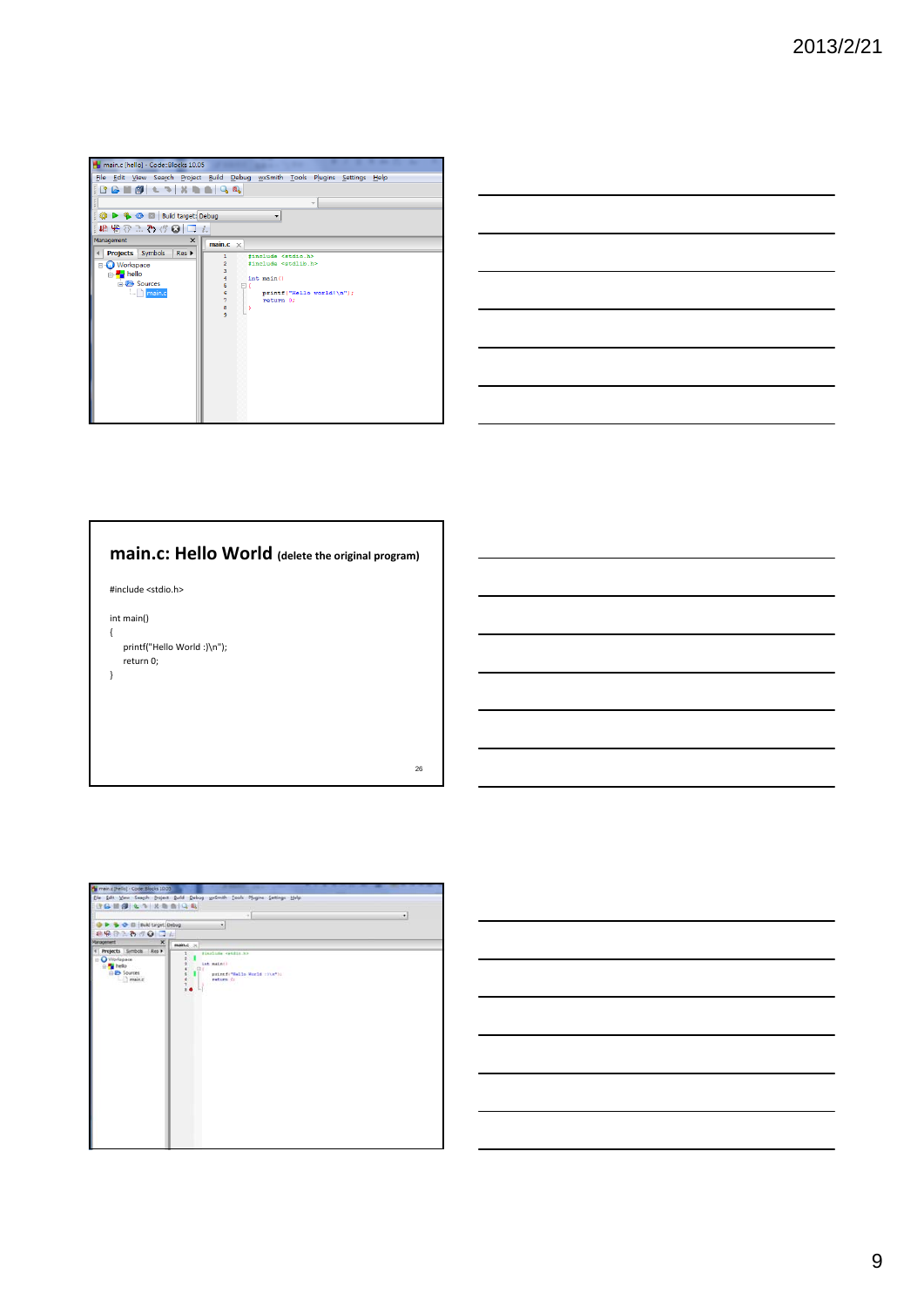| My main z [hello] - Code: Blacks 10.05                                                                                                                |                                               |
|-------------------------------------------------------------------------------------------------------------------------------------------------------|-----------------------------------------------|
| Fle Edit View Search Project [Buld] Debug wiSmith Tools Plugins Settings Help                                                                         |                                               |
| <b>CGHO &amp; N &amp; B O told</b><br>$Cyl$ -F9<br>Compile current file Ctrl-Shift-F9<br>$P$ Run<br>$CbI-FIO$<br><b>&amp; O Ill Build target: Dr.</b> | ٠                                             |
| $Cn$ -F11<br><b>B</b> Rebuild                                                                                                                         |                                               |
|                                                                                                                                                       |                                               |
| Build workspace<br>Rebuild workspace<br>Clean workspace                                                                                               | a mars                                        |
| <b>四 Abort</b>                                                                                                                                        |                                               |
| <b>Eriors</b><br>٠<br>Select target<br>٠                                                                                                              |                                               |
| Export Melafile                                                                                                                                       |                                               |
|                                                                                                                                                       |                                               |
|                                                                                                                                                       | <b>T. Build and run</b><br><b>B.</b><br>Clean |





## **What Happened?**

```
• Compile (Build \rightarrow Build)
```

```
– Compile "main.c" to machine code named "hello.exe"
• Run (Build \rightarrow Run)
```

```
– Execute the program "hello.exe"
```
main.c (Hello World)

 $\left| \right.$ 

#include <stdio.h> /\* printf() is declared in this header file. \*/

int main() /\* Main point of execution \*/  $\left| \right|$ 

printf("Hello World :)\n"); /\* Output "Hello World" to console \*/ return 0; /\* Tell OS the program terminates normally \*/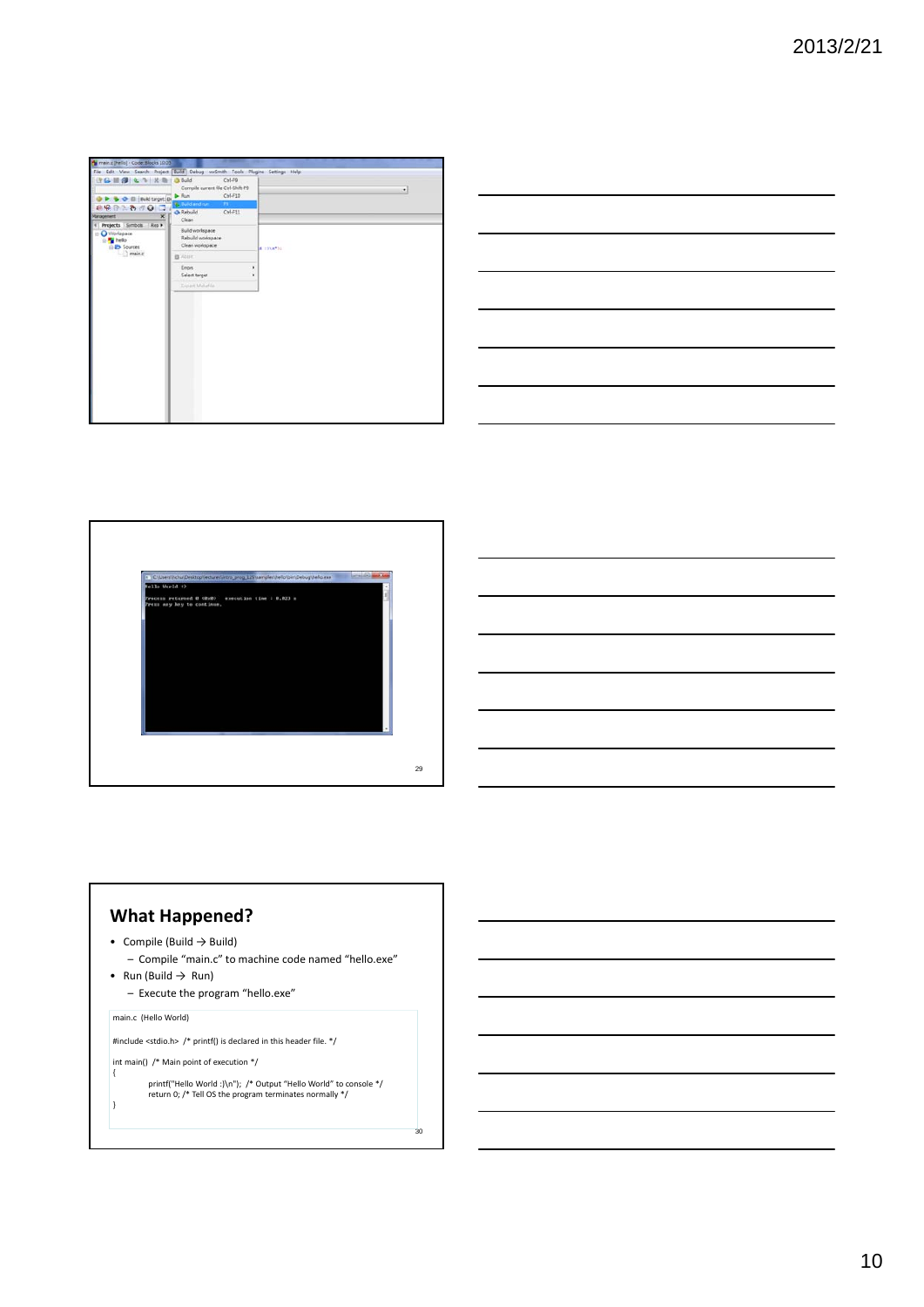| # C:\Users\hchu\Desktop\lectures\intro_prog_125\sampl<br>$20c = 200$<br>18 5<br>$\sim$<br>execution time<br>Process returned B (BxB)<br>Press any key to continue. |
|--------------------------------------------------------------------------------------------------------------------------------------------------------------------|
|                                                                                                                                                                    |

![](_page_10_Figure_2.jpeg)

#### **Review: Hello World**

what is #include <stdio.h>? a library of functions<br>what are main() and printf()? called functions<br>function: a set of code enclosed in { ... } that takes some inputs, perform<br>some operation, and produces output; **example: rect\_area(height, width) = height \* width more about how to define and write functions next week**

32

#include <stdio.h>

int main() {

}

printf("Hello World :)\n");

return 0;

| a name for a place in memory that stores a value<br>what is computer memory?<br>each variable must have a type<br>C punctuations: ; , { } ( ) " " | C:\Users\hchu\Desktop\lectures\intro_pro                        |
|---------------------------------------------------------------------------------------------------------------------------------------------------|-----------------------------------------------------------------|
| arithmetic (math) operators: $+ - * / =$                                                                                                          | а = 10 Ъ = 20 с = 200                                           |
| #include <stdio.h></stdio.h>                                                                                                                      | Process returned 0 (0x0)<br>execu<br>Press any key to continue. |
| int main()                                                                                                                                        |                                                                 |
|                                                                                                                                                   |                                                                 |
| int a;                                                                                                                                            |                                                                 |
| int b, c;                                                                                                                                         |                                                                 |
| $a = 10$ :                                                                                                                                        |                                                                 |
| $b = 20;$                                                                                                                                         |                                                                 |
| $c = a * b;$                                                                                                                                      |                                                                 |
| printf("a = %d b = %d c = %d\n", a, b, c);                                                                                                        |                                                                 |
| return 0;                                                                                                                                         |                                                                 |
|                                                                                                                                                   |                                                                 |

![](_page_10_Figure_10.jpeg)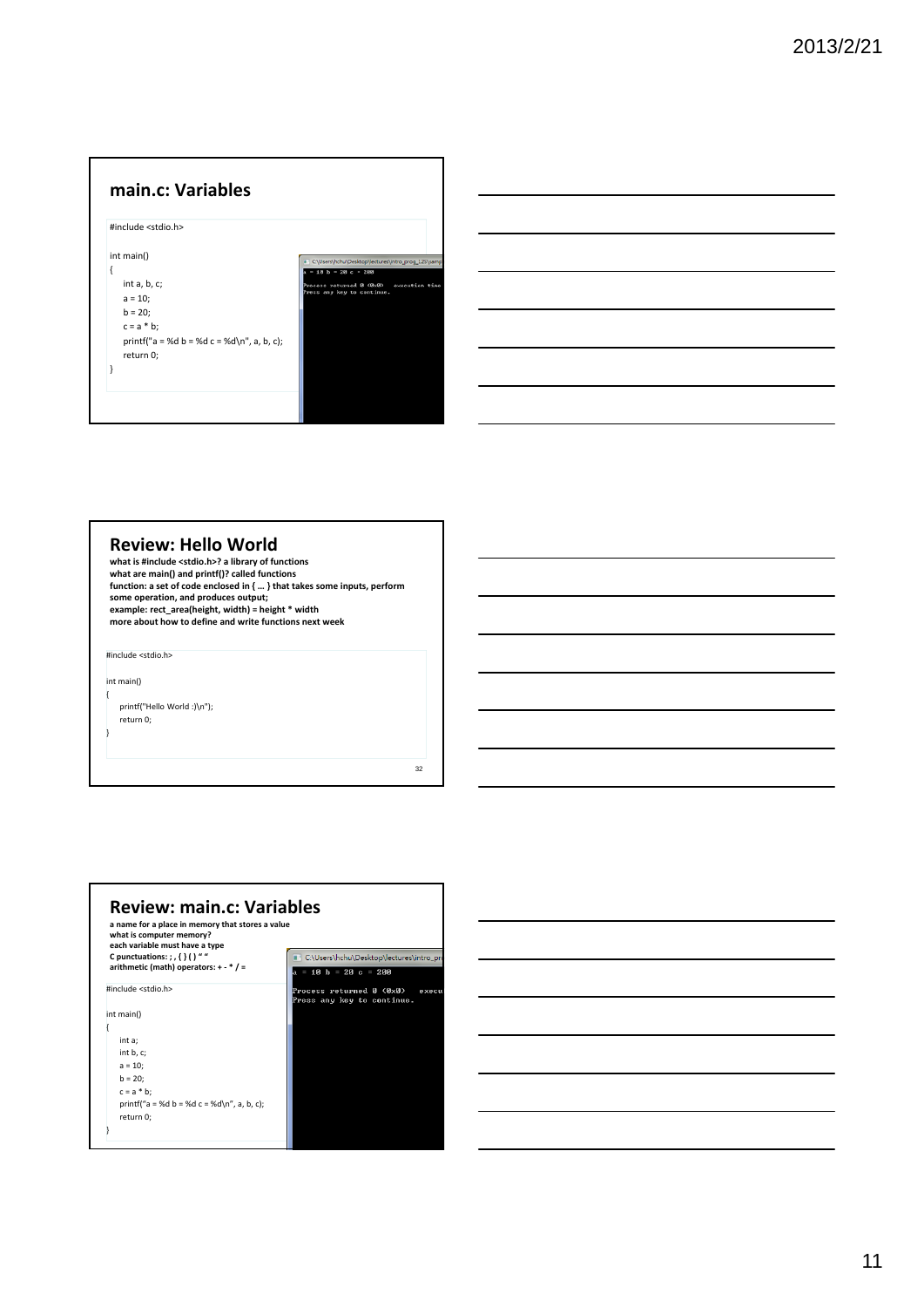## **More on printf()**

- printf(format string, arg1, arg2); – **format string** can include **placeholders** that specify how the
	- arguments arg1, arg2, etc. should be formatted – %c : format as a character
	- %d : format as an integer
	-
	- %f : format as a floating‐point number (less bits) – %lf: format as a floating‐point number (more bits)
	- %% : print a % character
- Examples

float  $f = 0.95$ ; printf("f = %f%%\n", f \* 100); C:\Users\hchu\Desktop\lectures\intro\_prog\_12S\s 95.000000x -<br>Process returned 0 (0x0) - execution ti<br>Press any key to continue.

### **Even more on printf()**

- Placeholders can also specify widths and precisions
	- %10d : add spaces to take up at least 10 characters
	- %010d : add zeros to take up at least 10 characters
	- %.2f : print only 2 digits after decimal point
	- $-$  %5.2f : print 1 decimal digit, add sp
- Examples

int i = 95; float  $f = 0.95$ ; printf(" $i = %d\n\infty$ ", i); printf("i = %10d\n", i); printf("i = %010d\n", i);  $\text{printf}("f = \%f\n\backslash n", f);$  $print("f = %.2f%% \n\cdot \cdot \cdot, f * 100);$ 

printf("f = %10.2f%%\n", f \* 100);

|  | paces to take up 5 chars                 |
|--|------------------------------------------|
|  | C:\Users\hchu\Desktop\lectures\intro_pro |
|  | $= 95$                                   |
|  | 95                                       |
|  | i = 0000000095                           |
|  | $= 0.950000$                             |
|  | $= 95.00$ %                              |
|  | 95.00%<br>ı                              |
|  |                                          |

■<br>Process returned 0 (0x0) — execu<br>Press any key to continue.

| Likecompl.ab                                    | Gi pinel - Ca s Reference     | v Brazil Difference between fixed as 1 1 di-                                                                                                                                                                            |                           | <b>ACCOMMENDATION</b> |
|-------------------------------------------------|-------------------------------|-------------------------------------------------------------------------------------------------------------------------------------------------------------------------------------------------------------------------|---------------------------|-----------------------|
|                                                 |                               |                                                                                                                                                                                                                         | O F O H Chille            | 产品费                   |
| <b><i><u>Reference</u></i></b>                  | <b><i><u>Europian</u></i></b> |                                                                                                                                                                                                                         |                           |                       |
| <b>Cliforary</b>                                | printf                        |                                                                                                                                                                                                                         | <b>ALIX RELIAN</b>        |                       |
| <b>Khakenam Library</b>                         |                               | int printf i conte char. * fromet.                                                                                                                                                                                      |                           |                       |
| <b>Skylings Marany</b><br><b>STI Containers</b> |                               | Print formatted data to sideat                                                                                                                                                                                          |                           |                       |
| <b>STL Algord home</b>                          |                               |                                                                                                                                                                                                                         |                           |                       |
| <b>There Baneous</b>                            |                               | Writes to the standard output (stdout) a sequence of data formatted as the format argument specifies. After the<br>formal parameter, the function expects at least as many additional arguments as specified as format. |                           |                       |
| CLibrary                                        |                               |                                                                                                                                                                                                                         |                           |                       |
| cassert (assert.h)                              |                               |                                                                                                                                                                                                                         |                           |                       |
| cchuse (chuse.h)                                | <b>Parameters</b>             |                                                                                                                                                                                                                         |                           |                       |
| centes (error.h)                                | format                        |                                                                                                                                                                                                                         |                           |                       |
| Most (Rost.h)                                   |                               | Shing that contains the text to be written to rideri.                                                                                                                                                                   |                           |                       |
| classicità (instituta A)<br>desire Gently AT    |                               | It can optionally contain embedded format tags that are substituted by the values specified in subsequent                                                                                                               |                           |                       |
| clocale (locale h)                              |                               | argument(s) and formatted as requested.                                                                                                                                                                                 |                           |                       |
| cmeth (muth.h)                                  |                               | The number of arguments following the format parameters should at least be as much as the number of                                                                                                                     |                           |                       |
| the Elena Cantinus, A.I.                        | <b>Rimmat tags.</b>           |                                                                                                                                                                                                                         |                           |                       |
| raismal (same) A)                               |                               | The format tags follow this prototype:                                                                                                                                                                                  |                           |                       |
| infoliosi (shdara.h)                            |                               | Ilflags [[witth]] gentleien [[length]specified                                                                                                                                                                          |                           |                       |
| (Abdoled Unidentity)<br>calded (stdad A)        |                               | Where specifier is the most significant one and defines the type and the interpretation of the value of the                                                                                                             |                           |                       |
| catche (stoles.A)                               |                               | coresponding argument.                                                                                                                                                                                                  |                           |                       |
| catalla (atalia, k)                             | specifier <sup>1</sup>        | Output                                                                                                                                                                                                                  | Example                   |                       |
| calving (string.h)                              |                               | Character                                                                                                                                                                                                               |                           |                       |
| classe (Yanus &)                                | it or s                       | Signed decenal integer                                                                                                                                                                                                  |                           |                       |
| cublic (shika k)                                |                               | Soundatic notation (mantissa/kirosnerit) using a character                                                                                                                                                              | <b>SOUV-42</b>            |                       |
| <b>Rote History</b>                             |                               |                                                                                                                                                                                                                         |                           |                       |
| <b>Share</b>                                    |                               | Soartific notation (mantessa/exponent) using E character                                                                                                                                                                | SOUTH !                   |                       |
| <b>Stone</b>                                    |                               | Decimal floating point                                                                                                                                                                                                  | NE 49                     |                       |
|                                                 |                               | Una tha shorter of Scott To                                                                                                                                                                                             | 192,45                    |                       |
| <b>Sent</b>                                     |                               |                                                                                                                                                                                                                         |                           |                       |
| <b>Service</b><br><b>Mark</b>                   |                               | Use the shorter of III or It                                                                                                                                                                                            | 162.45                    |                       |
| <b>Santa</b>                                    |                               | Linsigned octal                                                                                                                                                                                                         | kп                        |                       |
| <b><i><u>Santanie</u></i></b>                   |                               | <b>String of characters</b>                                                                                                                                                                                             | bonale                    |                       |
| tats                                            |                               |                                                                                                                                                                                                                         |                           |                       |
| <b>Room</b>                                     |                               | Unsighed decinal integer                                                                                                                                                                                                | 7235<br>w.                |                       |
| <b>Sand</b>                                     |                               | Unsighed hexadecenal erboper                                                                                                                                                                                            |                           |                       |
| <b>South</b><br><b>but</b>                      |                               | <b>Jinsgred hexaderenal ethnoxy (capital letters)</b><br>Positor address                                                                                                                                                | w.<br><b>BOOKS CACKER</b> |                       |

![](_page_11_Figure_22.jpeg)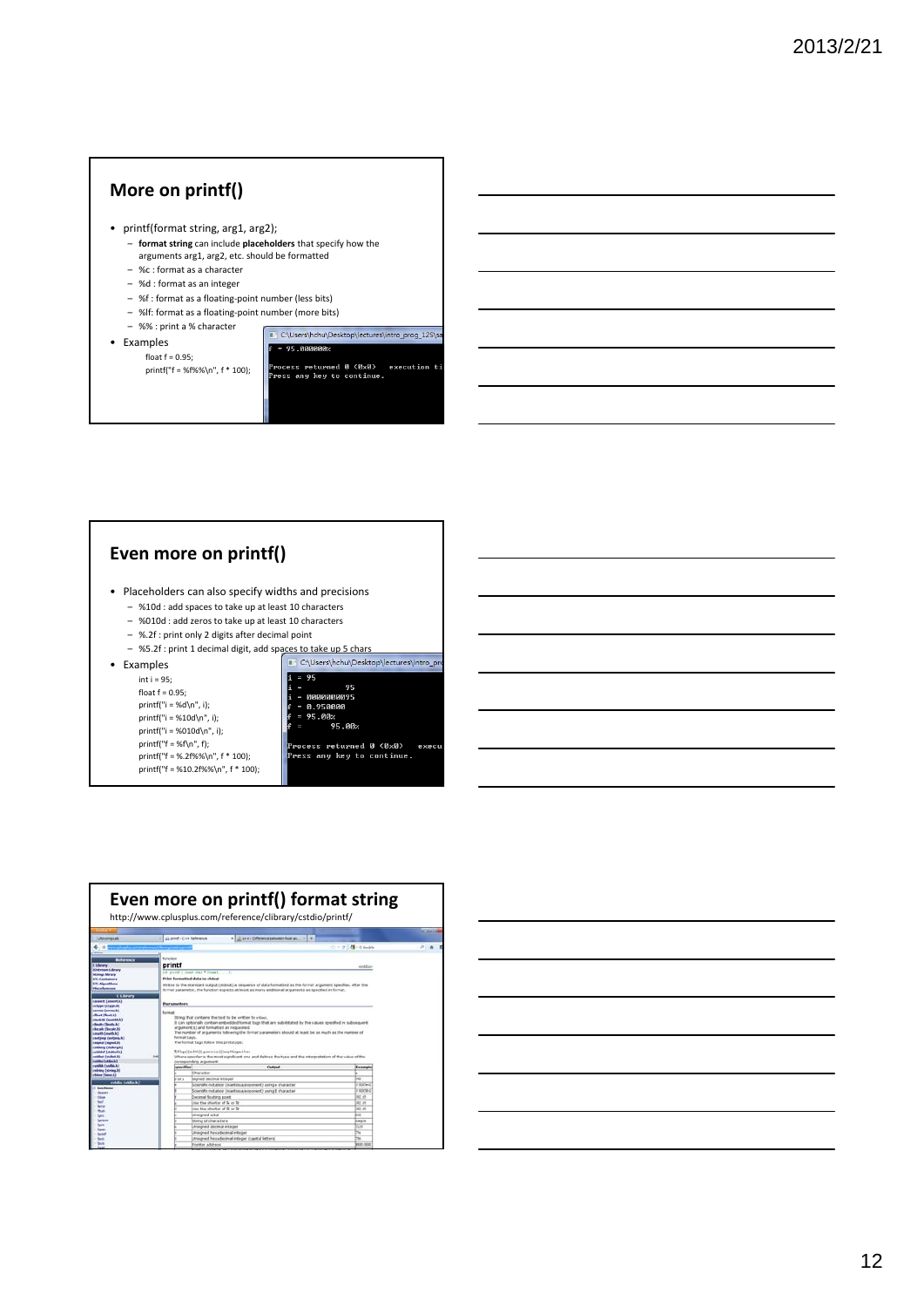## **Warning about printf()**

- printf is powerful, but potentially dangerous
- What does this code output? int i = 90; float  $f = 3$ ; printf("f = %f i = %d\n", f); printf(" $f = %f\n\ln$ ",  $f, i);$

![](_page_12_Picture_4.jpeg)

![](_page_12_Figure_5.jpeg)

### **In‐Class Exercise 1.1**

• Write a program that calculates travel reimbursement for a pizza delivery person at a rate of NT\$6.97 per kilometer. Your program should interact with the user in the following manner: **(It is okay not to get the program right the first time. Look at the compilation errors and fix them.)**

KILOMETER REIMBURSEMENT CALCULATOR Enter beginning odometer readings > **13505.2** Enter ending odometer reading > **13810.6** You traveled 305.4 kilometers. At \$6.97 per kilometer, Your reimbursement is \$2128.63